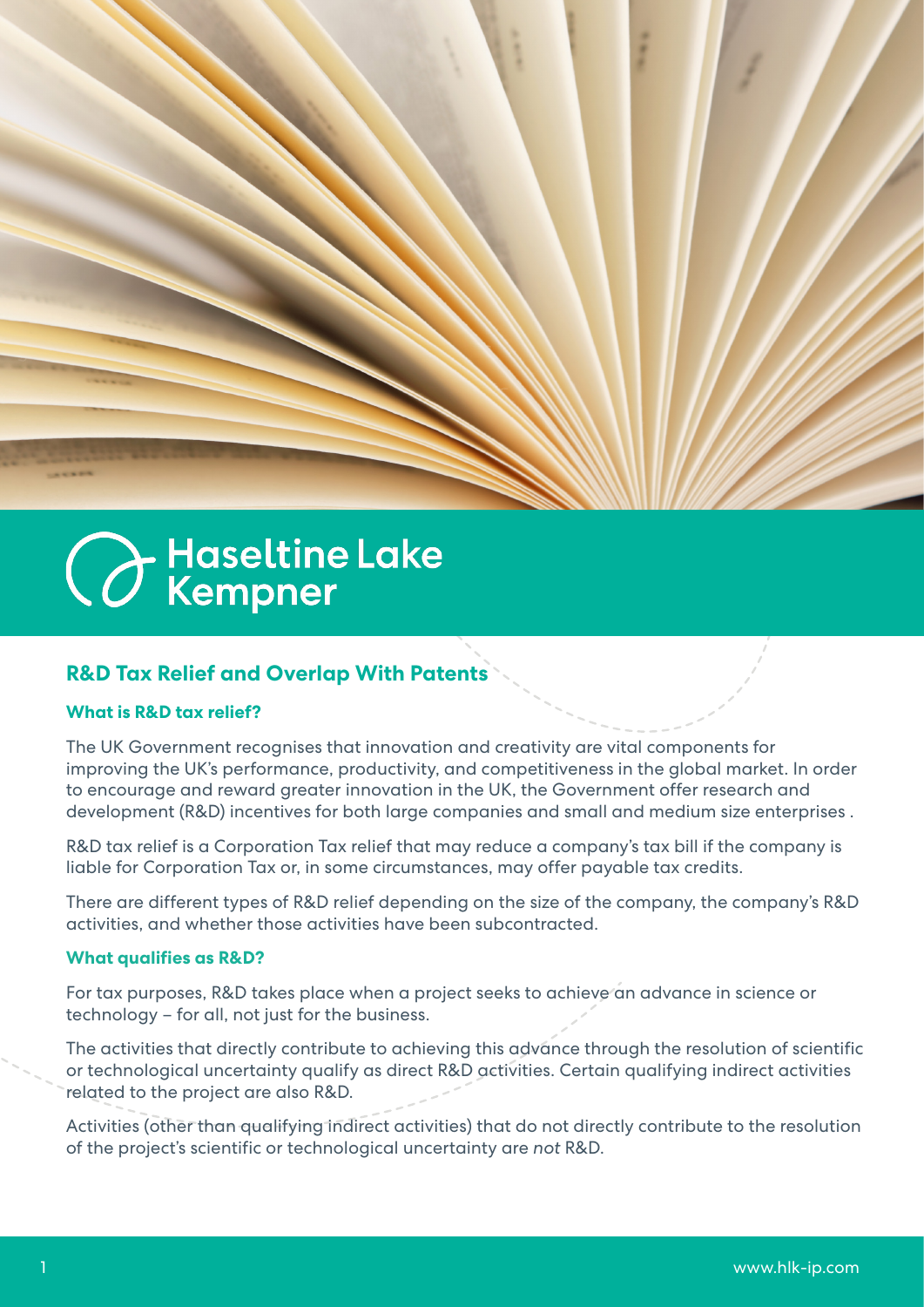#### **R&D Examples**

Examples of R&D activities include, but are not limited to:

- Activities to create or adapt software, materials or equipment needed to resolve the scientific or technological uncertainty, provided that the software, material, or equipment is created or adapted solely for use in R&D;
- Scientific or technological planning activities;
- Scientific or technological design, testing and analysis undertaken to resolve the scientific or technological uncertainty.

Examples of qualifying indirect R&D activity include, but are not limited to:

- Scientific and technical information services, insofar as they are conducted for the purpose of R&D support (such as the preparation of the original report of R&D findings);
- Training required to directly support an R&D project;
- Research by students and researchers carried out at universities.

For HMRC's specific definition of R&D and guidance on what is and what is not R&D, see [here.](https://www.gov.uk/hmrc-internal-manuals/corporate-intangibles-research-and-development-manual/cird81900)

### **What tax relief is available?**

Small and medium-sized enterprise (SME) R&D tax relief allows companies to:

- Deduct an extra 130% of their qualifying R&D expenditure from their yearly profit, as well as the normal 100% deduction, to make a total **230% deduction**;
- Claim a tax credit if the company is loss making, worth **up to 14.5%** of the surrenderable loss.

Large companies can claim R&D expenditure credit (RDEC), which is currently calculated at **13%** of the company's qualifying R&D expenditure.

SMEs and large companies who have been subcontracted to do R&D work by a large company can also claim RDEC.

# **Are patent costs eligible?**

#### **Definition of an SME**

For R&D tax relief purposes, an SME has:

- Fewer than **500 staff**; and
- A turnover of under **100 million euros** *or* a balance sheet total under **86 million euros.**

It may be also necessary to consider linked companies and partnerships when determining if a company qualifies as an SME.

HMRC's detailed guidance on linked and partner companies can be found [here](http://gov.uk/hmrc-internal-manuals/corporate-intangibles-research-and-development-manual/cird91000).

The costs of preparing and registering a patent are not R&D — they are the costs of protecting the *completed* R&D. However, while you cannot receive R&D tax relief for the use and preparation of patents, patent protection is still important to consider when performing R&D.

For **tax purposes**, R&D must aim to create an advance in the overall field. For R&D tax relief, it is also necessary to show that a professional in the field could not easily work out the advance (for example, by showing that other attempts to find a solution had failed).

For **patent purposes**, it is necessary for an invention to be new and also that the invention involves an inventive step.